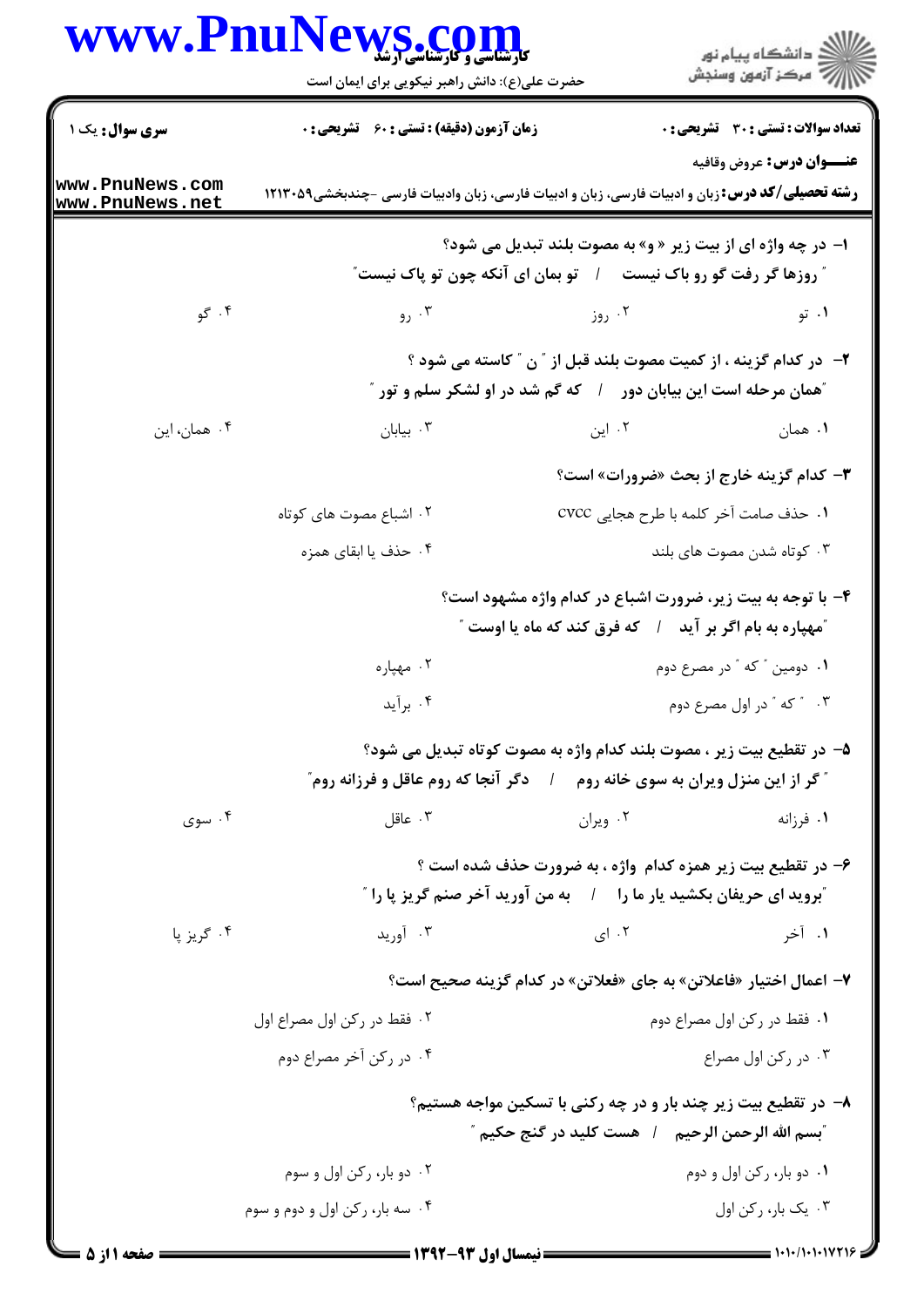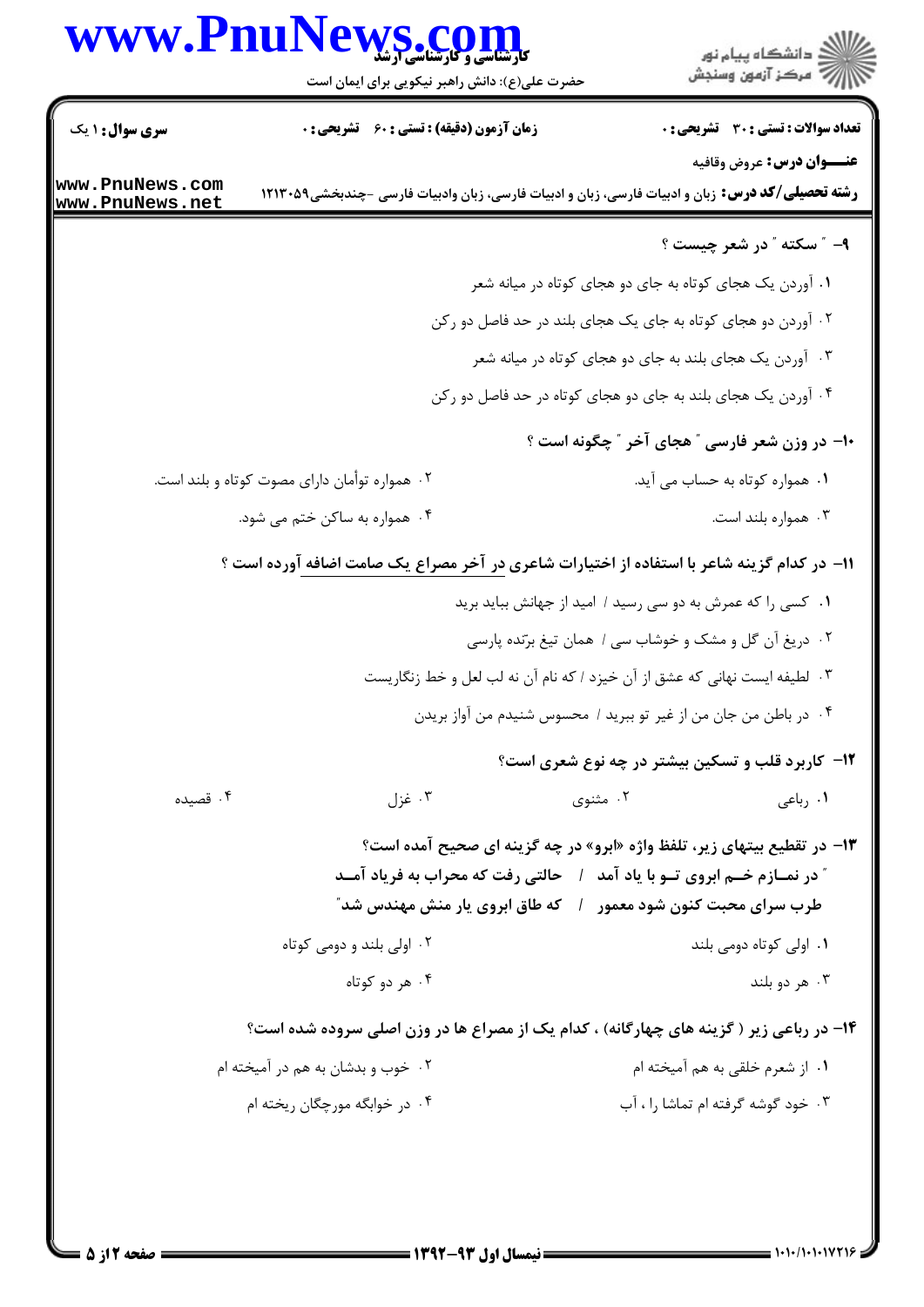|                                    | WWW.PnuNews.com<br>حضرت علی(ع): دانش راهبر نیکویی برای ایمان است                                        |                                                                            | ڪ دانشڪاه پيام نور<br>//> مرڪز آزمون وسنڊش                                      |
|------------------------------------|---------------------------------------------------------------------------------------------------------|----------------------------------------------------------------------------|---------------------------------------------------------------------------------|
| <b>سری سوال : ۱ یک</b>             | زمان آزمون (دقیقه) : تستی : ۶۰٪ تشریحی : ۰                                                              |                                                                            | <b>تعداد سوالات : تستی : 30 ٪ تشریحی : 0</b>                                    |
| www.PnuNews.com<br>www.PnuNews.net | <b>رشته تحصیلی/کد درس:</b> زبان و ادبیات فارسی، زبان و ادبیات فارسی، زبان وادبیات فارسی -چندبخشی۱۲۱۳۰۵۹ |                                                                            | <b>عنـــوان درس:</b> عروض وقافيه                                                |
|                                    |                                                                                                         |                                                                            | 1۵– وزن کدام گزینه «مفعول مفاعلن مفاعیلٌ فعل» است؟                              |
|                                    | ۰۲ امروز ترا دسترس فردا نیست                                                                            |                                                                            | ۰۱ گر آمدنم به من بدی نامدمی                                                    |
|                                    | ۰۴ تا بتواني طعنه مزن مستان را                                                                          |                                                                            | ۰۳ گفتم که سرانجامت معلومم شد                                                   |
|                                    |                                                                                                         |                                                                            | ۱۶- کدام گزینه "وزن دوری " دارد ؟                                               |
|                                    |                                                                                                         | ۰۱ یک نفس ای خواجه دامن کشان / آستیی بر همه عالم فشان                      |                                                                                 |
|                                    |                                                                                                         | ۰۲ هر غزلم نامه ایست صورت حالی در او ۱ نامه نوشتن چه سود چون نرسد سوی دوست |                                                                                 |
|                                    |                                                                                                         | ۰۳ صبا به لطف بگو آن غزال رعنا را ۱ که سر به کوه و بیابان تو داده ای ما را |                                                                                 |
|                                    |                                                                                                         | ۰۴ حال دل با تو گفتنم هوس است / سخن دل شنفتنم هوس است                      |                                                                                 |
|                                    |                                                                                                         |                                                                            | 17- اشعار ذوبحرين براساس امكانات كدام گزينه به وجود مي آيد؟                     |
| ۰۴ وزن دوری                        | ۰۳ ضرورات                                                                                               | ٠٢ اختيارات                                                                | ۰۱ قواعد                                                                        |
|                                    |                                                                                                         |                                                                            | 18- وزن ترانه براساس كدام " بحر " است؟                                          |
| ۰۴ سريع                            | ۰۳ رجز                                                                                                  | ۰۲ رمل                                                                     | ۱. هزج                                                                          |
|                                    |                                                                                                         |                                                                            | ۱۹- در بیتهای زیر که وزن دوری دارند ، کدام مصراع دارای «صامت اضافی بر وزن» است؟ |
|                                    | <b>"می بی غش است دریاب وقتی خوش است بشتاب ۱ سسسال دگـــر کـــه دارد امیــــد نـــوبــهاری</b>           |                                                                            |                                                                                 |
|                                    | /   چو دور شد سلیمان ،  نه دست یافت شیطان؟"                                                             |                                                                            | مـها تويــي ســليمان فــراق و غــم چــو ديــوان                                 |
| ۰۴ مصراع دوم بيت دوم               | ۰۳ مصراع اول بيت اول                                                                                    | ۰۲ مصراع اول بیت دوم                                                       | ۰۱ مصراع دوم بيت اول                                                            |
|                                    |                                                                                                         |                                                                            | ۲۰- کدام گزینه " هجای مرکب از دو صامت و یک مصوت بین آن ها" است ؟                |
| ۰۴ نه                              | ۰۳ دو                                                                                                   |                                                                            | ۰۲ یک<br>۰۱ ما                                                                  |
|                                    |                                                                                                         |                                                                            | <b>۲۱</b> – کوچکترین واحد آوایی زبان چیست ؟                                     |
| ۰۴ کلمه                            | ۰۳ هجا                                                                                                  | ۲. واژه                                                                    | ۰۱ واک                                                                          |
|                                    | 22-  اگر هجای قافیه CVC ( صامت+ مصوت کوتاه + صامت ) باشد ؛ کدام قانون بر آن حاکم است ؟                  |                                                                            |                                                                                 |
|                                    | ۲ .   Cv آغازي قابل تغيير و C غير قابل تغيير است.                                                       |                                                                            | C . 1 أغازي قابل تغيير وCV غير قابل تغيير است.                                  |
|                                    | ۰۴ هر دو جزو هجا قابل تغيير است.                                                                        |                                                                            | ° . ° آغازي غير قابل تغيير وCV قابل تغيير است.                                  |

 $= 1.1 - 11.1111115$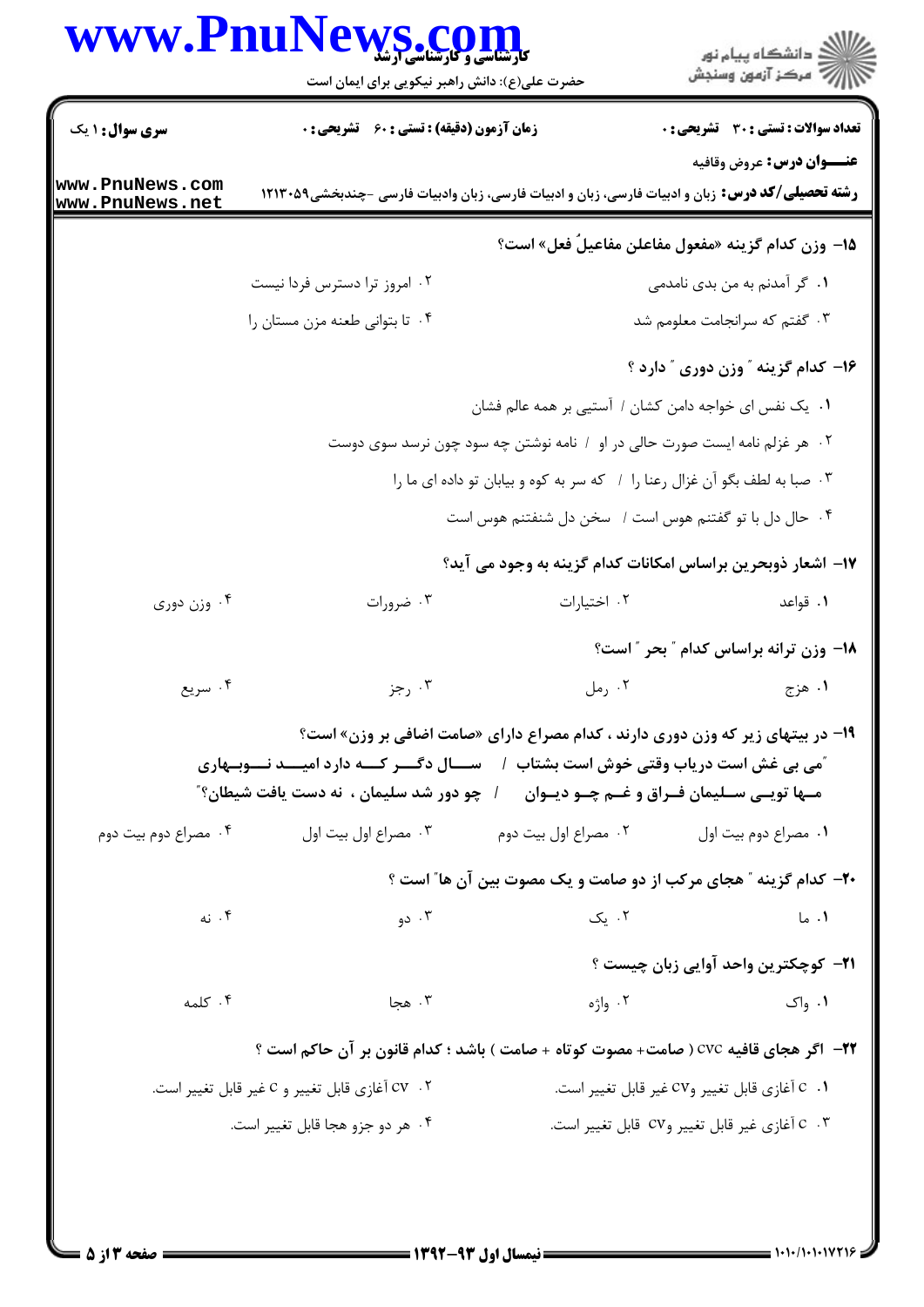## www.PnuNews.com



حضرت علی(ع): دانش راهبر نیکویی برای ایمان است

| <b>سری سوال :</b> ۱ یک             | <b>زمان آزمون (دقیقه) : تستی : 60 ٪ تشریحی : 0</b>                                                      |                                                                                        | <b>تعداد سوالات : تستي : 30 ٪ تشريحي : 0</b> |
|------------------------------------|---------------------------------------------------------------------------------------------------------|----------------------------------------------------------------------------------------|----------------------------------------------|
|                                    |                                                                                                         |                                                                                        | عنــوان درس: عروض وقافيه                     |
| www.PnuNews.com<br>www.PnuNews.net | <b>رشته تحصیلی/کد درس:</b> زبان و ادبیات فارسی، زبان و ادبیات فارسی، زبان وادبیات فارسی -چندبخشی۱۲۱۳۰۵۹ |                                                                                        |                                              |
|                                    |                                                                                                         | ۲۳- طرح هجایی ″ قافیه ″ در کدام یک از گزینه های زیر با بقیه متفاوت است ؟               |                                              |
|                                    |                                                                                                         | ۰۱ کنون که در چمن آمد گل از عدم به وجود / بنفشه در قدم او نهاد سر به سجود              |                                              |
|                                    |                                                                                                         | ۰۲ خرد باید اندر سر مرد و مغز / نباید مرا چون تو دستار نغز                             |                                              |
|                                    |                                                                                                         | ۰۳ قتل این خسته به شمشیر تو تقدیر نبود / ورنه هیچ از دل بی رحم تو تقصیر نبود           |                                              |
|                                    |                                                                                                         | ۰۴ یاد باد آنکه ز ما وقت سفر یاد نکرد ۱ به وداعی دل غمدیده ما شاد نکرد                 |                                              |
|                                    |                                                                                                         | <b>۳۴</b> - در کدام گزینه <b>" همسانی حرف قید از نظر صدا " رعایت</b> <u>نشده است</u> ؟ |                                              |
|                                    |                                                                                                         | ۰۱ به حقش که گر دیده بر تیغ و کارد / نهی ، حق شکرش نخواهی گزارد                        |                                              |
|                                    |                                                                                                         | ۰۲ مرا می بباید چو طفلان گریست / ز شرم گناهان ، نه طفلانه زیست                         |                                              |
|                                    |                                                                                                         | ۰۳ گفت بشنو گر نباشم جای لطف / سر نهادم پیش اژدرهای عنف                                |                                              |
|                                    |                                                                                                         | ۰۴ نه بیگانه تیمار خوردش نه دوست / چو چنگش رگ و استخوان ماند و پوست                    |                                              |
|                                    |                                                                                                         | ۲۵– بر اساس کدام گزینه قافیه بیت زیر درست است؟                                         |                                              |
|                                    | <b>"سرو چمان من چرا میل چمن نمی کند ۱ همدم گل نمی شود یاد سمن نمی کند</b> "                             |                                                                                        |                                              |
|                                    | ۰۲ اعمال اختیار قافیه ساختن دو کلمه همسان                                                               | ٠١ اعمال اختيار همسان بودن هجاى قافيه                                                  |                                              |
|                                    | ۰۴ اعمال اختيار قافيه موصوله                                                                            |                                                                                        | ۰۳ اعمال اختیار روی متحرک                    |
|                                    |                                                                                                         |                                                                                        | ۲۶– قافیه بیت زیر چه عیبی دارد؟              |
|                                    |                                                                                                         | <i>"م</i> لاح کار کجا و من خراب کجا   /  ببین تفاوت ره از کجاست تا به کجا "            |                                              |
| ۰۴ ایطا                            | ۰۳ اقوا                                                                                                 | ۰۲ غلو                                                                                 | ۰۱ اکفا                                      |
|                                    |                                                                                                         | ٢٧- در كدام گزينه حروف قافيه به ترتيب صحيح آمده است؟                                   |                                              |
|                                    | ۰۲ تاسیس، دخیل، ردف، روی، وصل                                                                           |                                                                                        | ۰۱ تاسیس، قید، روی، وصل، خروج                |
|                                    | ۰۴ روي، خروج، وصل، مزيد، نايره                                                                          |                                                                                        | ۰۳ ردف، قید، روی، وصل، خروج                  |
|                                    |                                                                                                         | <b>۲۸</b> - در بیت زیر کدام یک از انواع قافیه بدیعی دیده می شود؟                       |                                              |
|                                    | <b>ًدل می رود ز دستم صاحبدلان خدا را په از دردا که راز پنهان خواهد شد آشکارا</b> آ                      |                                                                                        |                                              |
| ۰۴ اعنات                           | ۰۳ ذوقافیتین                                                                                            | ۰۲ تجنیس                                                                               | ٠١ قافيه معموله                              |
|                                    |                                                                                                         |                                                                                        | <b>۲۹</b> - حرکت حرف روی چه نام دارد؟        |
| ۰۴ حذو                             | ۰۳ اشباع                                                                                                | ۰۲ مجری                                                                                | ۰۱ رس                                        |
|                                    |                                                                                                         |                                                                                        |                                              |